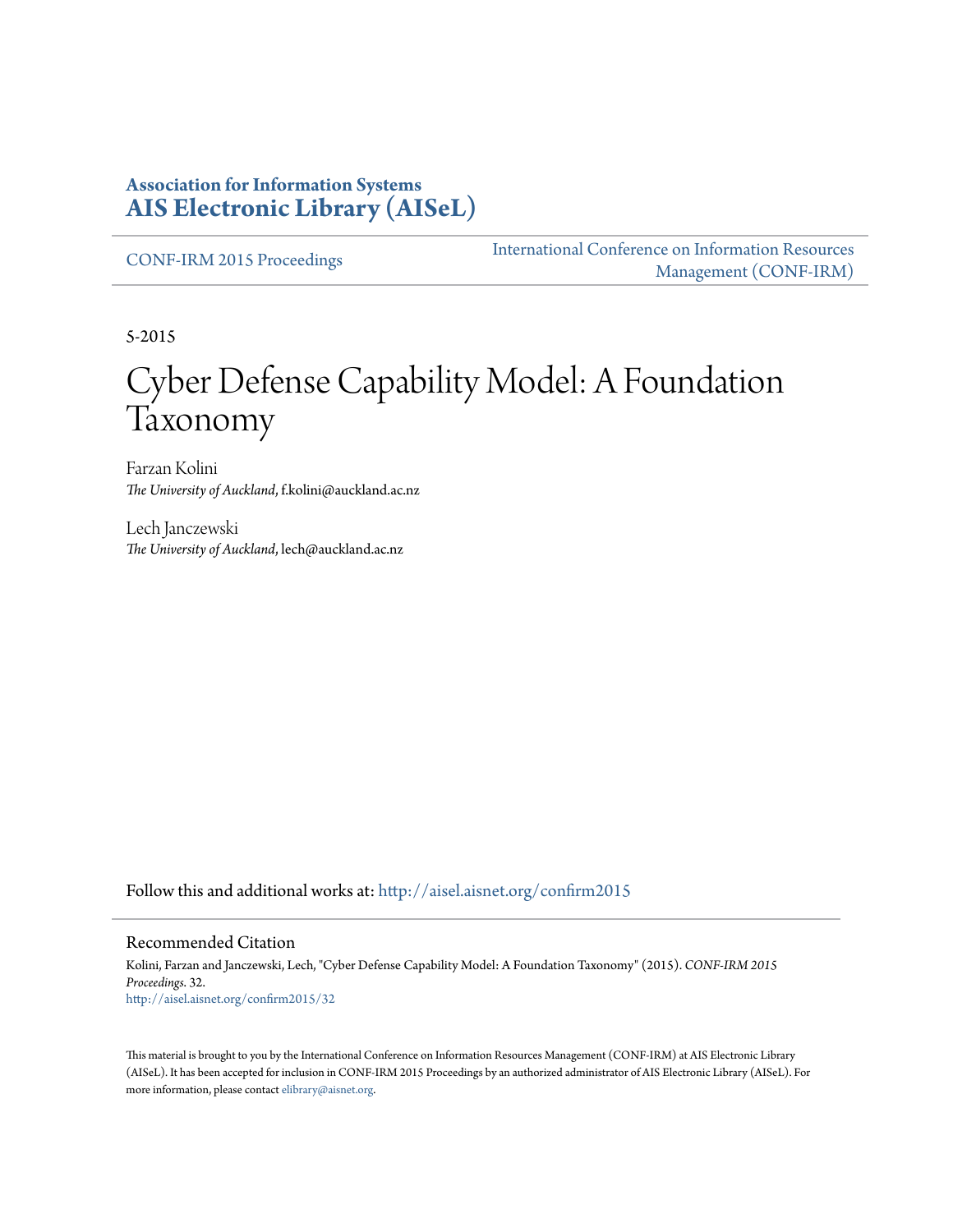# **P30. Cyber Defense Capability Model: A Foundation Taxonomy**

Farzan Kolini The University of Auckland f.kolini@auckland.ac.nz

Lech Janczewski The University of Auckland l.janczewski@auckland.ac.nz

# *Abstract*

Cyber attacks have significantly increased over the last few years, where the attackers are highly skilled, more organized and supported by other powerful actors to devise attacks towards specific targets. To aid the development of a strategic plan to defend against emerging attacks, we present a high-level taxonomy along with a cyber defense model to address the interaction and relationships between taxonomy elements. A cyber-kinetic reference model which is used widely by U.S Air Force is adopted as a baseline for the model and taxonomy development. Asset, Cyber Capability, and Preparation Process are the three high-level elements that are presented for the cyber defense capability model. The Cyber Capability, as the focal point of the study, uses three classifiers to characterize the strategic cyber defense mechanisms, which are classified by active, passive and collaborative defense. To achieve a proper cyber defense strategy, the key actors, assets and associated preparation procedure are identified. Finally, the proposed taxonomy is extensible so that additional dimensions or classifications can be added to future needs.

# *Keywords*

Cyber Security, Cyber Defense Model, Taxonomy, Cyber Actor, Cyber Attack, and, Active Defense, and Passive Defense

# **1. Introduction**

The expansion of cyberspace usage over the past two decades, resulted in access to the internet for almost every location on the globe (Choucri et al. 2014). Since 2000, by technological enhancement in Information Technology (IT) and improvement in internet networks, the overall number of internet users has been dramatically increased by 673 percentages to 2.8 billion users (Global Internet Report 2014). Modern societies are highly dependent on IT and notably on the internet for survival. IT and information systems will facilitate innovation, product and services, and communication for the modern economies. According to the Global IT Report, The productivity promised by ICT for some nations is estimated to reach up to 10% of their GDP by 2015 (Klimburg 2012).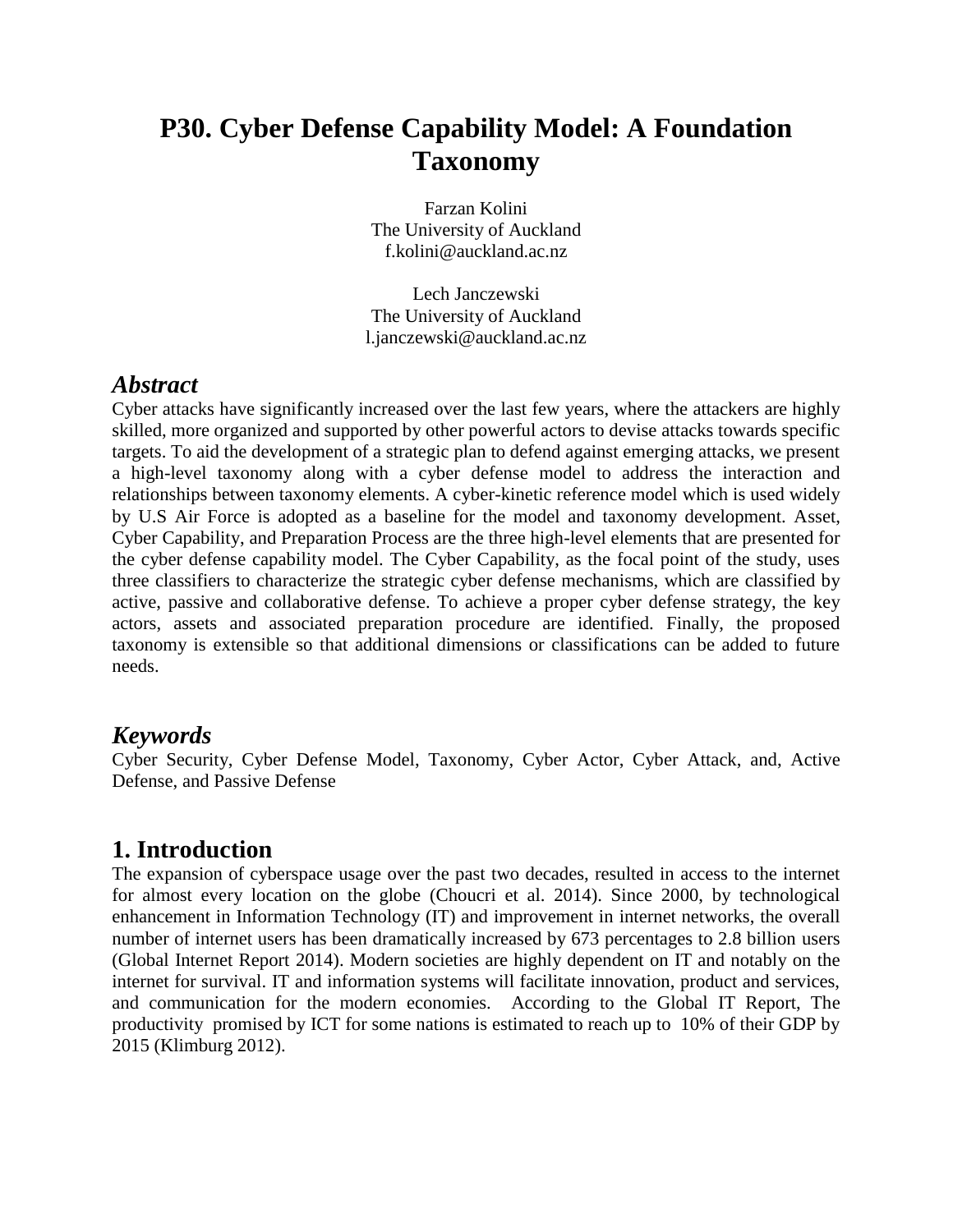Increased reliance on ICT and information systems leads to increase in emerging risks and cyber attacks. Cyber attacks are now becoming more sophisticated in terms of impact and scale. A large-scale cyber attack spreads in a matter of seconds, leading to substantial damage to individuals, corporations, and nation-states. Recently, other cyber actors such as criminals, hacktivist, whistleblowers, and cyber fighters became more engaged in the events that take place in cyberspace. However, the key dilemma for the governments and organization s is to recover from a cyber incident in a timely manner while minimizing the adverse impact. The ultimate goal for every nation is to safeguard its sovereignty, economy and critical assets against any national threat(Klimburg 2012).In order to mitigate cyber attacks, nation states need to assess their cyber capabilities and preparation procedures while identifying the key actors and the critical assets associated with them. This approach is very similar to McCumber Cube Model, which refers to confidentiality, integrity, and availability of information systems through technology, human factors and, policy and procedures (McCumber 2004).

In conjunction with McCumber's security model, this Study seeks to illustrate a model for cyber defense capability which can be used to prepare and respond to cyber threats. For this reason, the main pillars of the current study, cyber defense capability model, are derived from Cyber/Kinetic inference model, which is demonstrated by U.S Air force during the advanced course in Engineering Cyber Defense Exercise. The rest of the proposed model is based on previous studies that are relevant to this setting or covering the defense mechanisms that are already in place or would be applicable.

Moreover, the proposed model offers a new taxonomy at a strategic level to assist the users to adopt an appropriate defense strategy during cyber incidents. Although a considerable number of extant literatures proposed a tactical or operational level taxonomies to classify attacks, vulnerabilities or intrusions, to our best knowledge, this is the only study that attempts to elucidate the synergy and interaction between various cyber defense capabilities.

The paper starts by presenting the previous taxonomies on cyber attacks and defense in Section 2.The following section presented the groundwork for the taxonomy by illustrating the cyber capability reference model. Section 4 discussed the criteria for an acceptable taxonomy, while the proposed taxonomy and the breakdown of the cyber defense capabilities are discussed in Section 5. Finally, the conclusion and the future study is presented in Section 6.

# **2. Review of Previous Taxonomies**

Fred Cohen's (1997) early work has identified 94 different computer attacks and techniques under a single classification. Although the findings could help security experts to protect computers and Information Systems (IS), the taxonomy is almost a repository or database for different kinds of attacks. Lindquist and Johnson (1997) have introduced a new concept which is called the dimension of classification which is used to classify specimens based on specific attributes. Therefore, they have suggested that all the computer attacks can be classified into two dimensions, according either the intrusion technique or intrusion result.

Howard (1998) has presented a process-based taxonomy that classified security incidents according to a series of computer attacks and events. The proposed taxonomy divided computer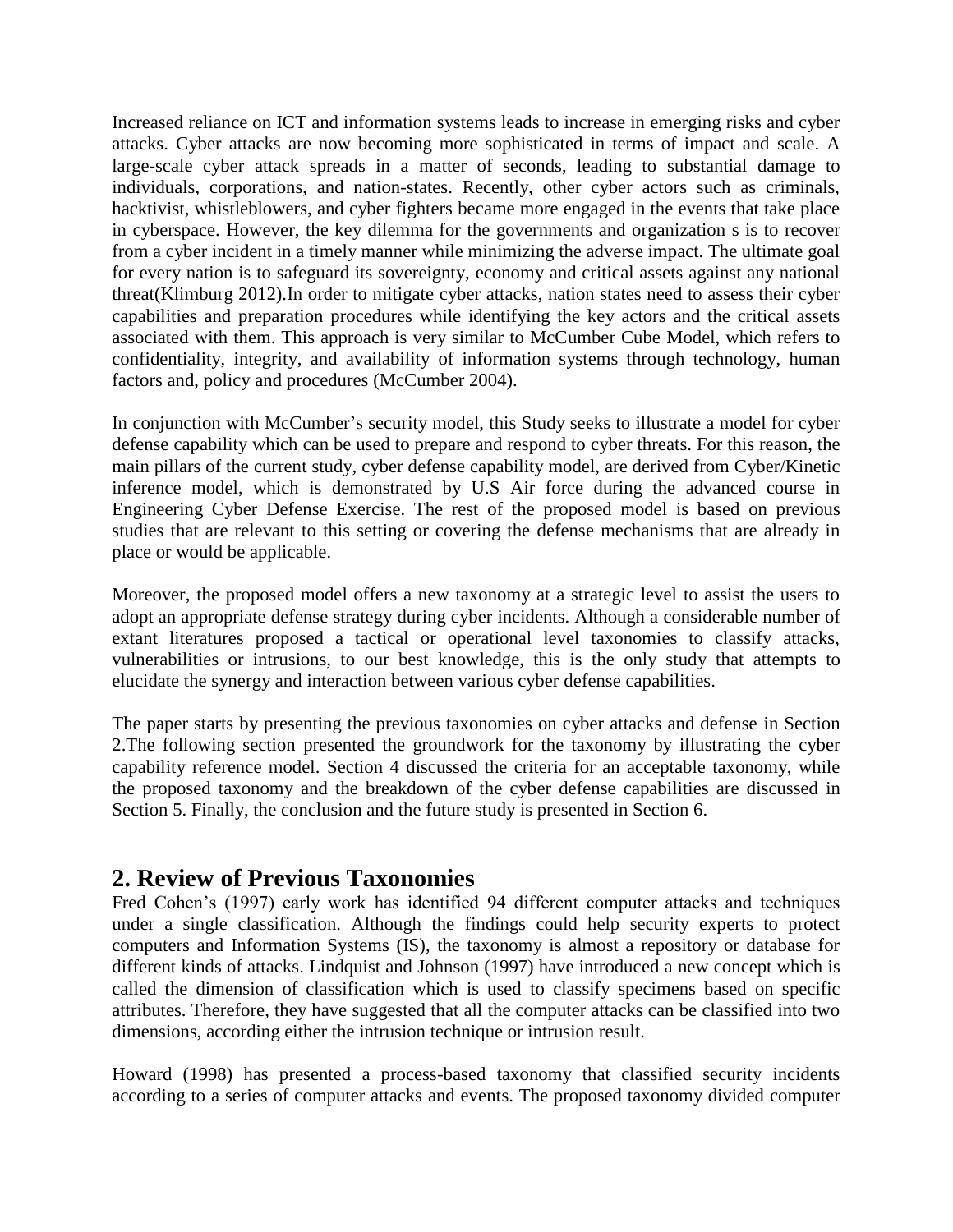attacks into five series of steps that can be taken by an attacker to compromise networks or information systems. Although the study offered a practical baseline for cyber attacks, it failed to provide enough insight towards the motives and objectives of the attacks. Hansman and Hunt (2004) suggested an overarching taxonomy that classified computer and network attacks into f attack vector, target, vulnerability and payload. Although the taxonomy can be used widely at an operational level, blended or mixed attacks such as Advances Persistent Threats (APT) cannot be categorized properly in taxonomy.

Simmons et al. (2009) suggested a cyber attack taxonomy which called AVOIDIT (Attack Vector, Operational Impact, Defense, Information Impact and Target). Distinct from the previous studies, it was able to encompass the blended attacks like Stuxnet. As a tactical taxonomy, AVOIDIT can be used by the security managers during the security management processes or in development of information security policies. In spite of the usefulness and insight, the taxonomy is not comprehensive enough to be used for high-level defense strategies that safeguard critical infrastructure against cyber threats.

Killouri et al. (2004) declared that the previous studies are mostly attack-centric taxonomies that widely can be used by the attackers rather than the system defenders. Hence, they offered a taxonomy that could predict whether an intrusion detection system (IDS) can detect all related attacks in a particular attack class. The focal point of the study was to signify that the defensecentric taxonomy offers greater benefit and flexibility for IS defenders rather than attack-centric taxonomies. Kjaerland (2005) has studied the cyber intrusions on commercial and government sectors. Kjaerland perceived attack and defense-centric taxonomies can be used as complementary to estimate the severity of attacks or the suitability of the defense controls.

Scott and Angelos (2013) proposed an extensible taxonomy that could classify events and associated impacts by demonstrating the interaction between actors, vector, and types of attacks. By using this taxonomy, the end user can cross-tabulate all cyber events that pertain to a particular actor or all the attacks that are using a similar attack vector. Understanding these relationships and links can help the end user to develop a cyber strategy program.

In much of the previous literature, security taxonomies were divided into three general categories: attack, vulnerability, and intrusions. These are subjected to be technical taxonomies which can be used at the operational level by cyber security analysts during risk assessment, mitigation, and control programs. Mirkovic and Reiher (2004) have created a taxonomy of DDOS attacks for classifying threats and defense related to DDOS. Zhu, Cebula and Young (2010) have suggested a taxonomy for attacks and vulnerabilities that target SCADA systems. Khattak, Ramay et al. (2014) have proposed a taxonomy of botnet behavior, detection and defense to classify the characteristics of the botnet threat. Hoque, Baishya et al. (2014) have presented a taxonomy of network tools and systems that could be used to conduct cyber attacks. Loukas, Gan et al. (2013) developed a taxonomy of attack and defense mechanisms that could be applied to emergency management. All these taxonomy may help the cyber defenders to understand how cyber intrusion can be triggered.

In contrast, some recent studies have attempted to illustrate a series of cyber activities, events or incidents that are relatively associated with each other, so the various categories can interact,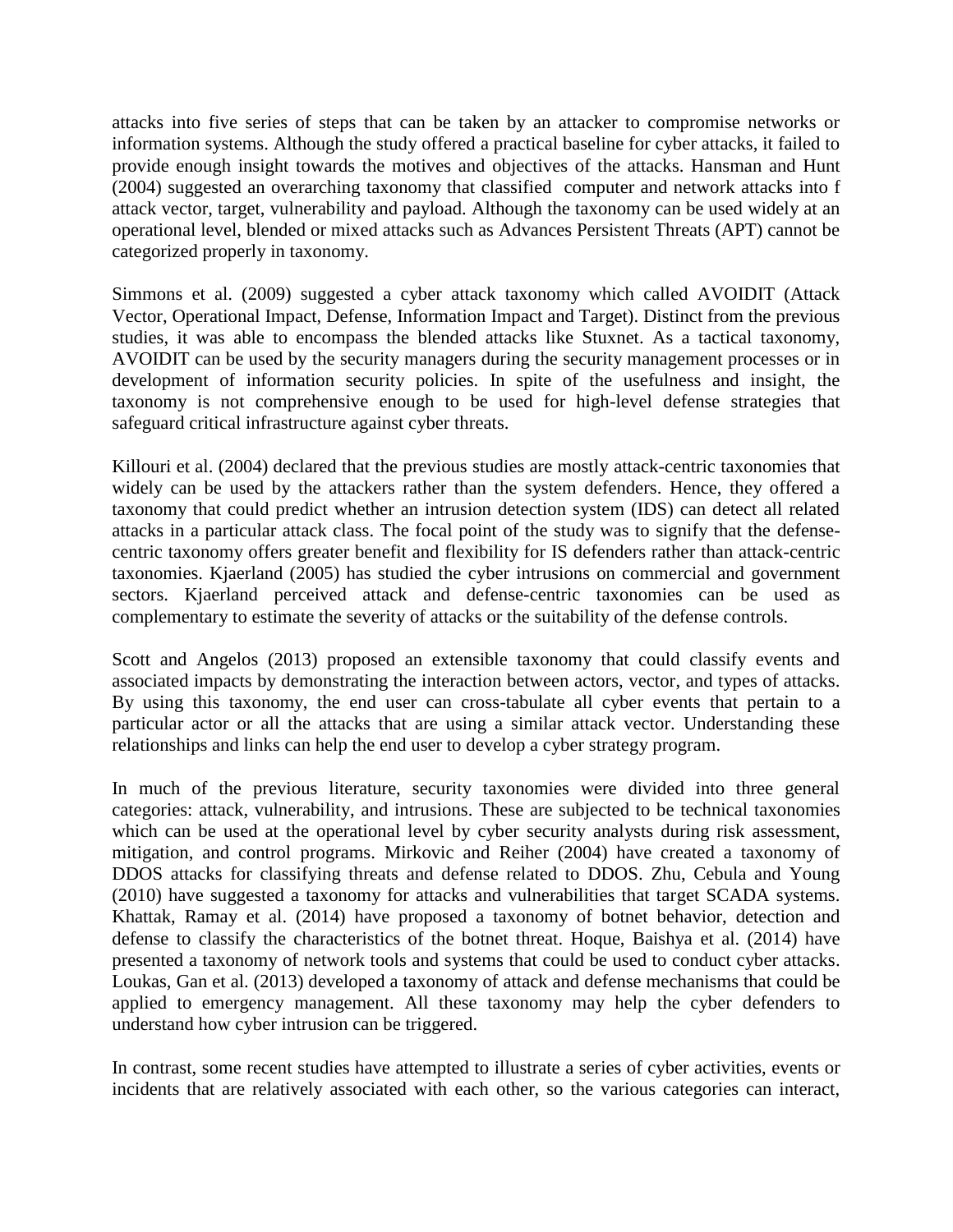link, and collaborate to describe the cyber threat. These studies go beyond the context of phenomena by looking at the motivation, relationships, interaction and impacts of cyber attacks. These taxonomies can be counted for strategic taxonomies that can be called in the planning of cyber strategies (Scott and Angelos, 2013 and Uma and Padmavathi, 2013).

# **3. Cyber Defense Reference Model:**

The U.S Air Force research laboratory has presented a cyber-kinetic reference model that can be used during cyber attacks (Mudge and Lingley 2008). This study has adopted this reference model -with slight changes in the order-to demonstrate the cyber defense capabilities (See Figure 1). We perceive that the proposed model can describe the interaction between cyber defense capabilities and preparation processes that are required to protect the assets. It is closely matched with research objectives by accommodating previous study shortcomings. First, this model can mitigate cyber attacks that end in cyber-physical loss. Second, defense capabilities are strategydriven controls that can be called to defend or respond to cyber threats; thus the depicted model can also be used as a tool during the planning for a cyber defense strategy. Third, cyber security is achieved by interaction and synergy between capabilities, cyber processes and critical assets, which is essential to safeguard against a sophisticated blended attack. Moreover, the proposed model can provide enough insight to illustrate and respond to blended and complex cyber attacks. Furthermore, it can provide an opportunity for defenders to respond to a physical impact that is associated with a cyber attack. Figure 1 depicts the proposed cyber-kinetic reference model.



**Figure 1**: Cyber-Kinetic Reference Model

# **4. Criteria for an Acceptable Taxonomy**

The requirement for an acceptable taxonomy has been demonstrated comprehensively in previous literature. Hansman and Hunt (2004), and Lindquist and Johnson (1997) enumerated several characteristics for a good taxonomy like, accepted, comprehensible, exhaustive, repeatable, unambiguous, useful and mutually exclusive.

Pertinent to taxonomy evolution, Igure et al (2008) has conducted a comprehensive survey on available taxonomies between 1984 and 2005, in contrast with the extant literature they perceived that taxonomy's classes do not need to be mutually exclusive for the following reasons. First, to produce a greater coverage. Second, a vulnerability which cannot be detected under one category might be discovered under a second category. Moreover, with the advent of blended attacks which are using multiple attack vectors, classification of a threat or vulnerability under one category cannot provide a comprehensive understanding of the links between attackers, vectors, targets and the impacts of the attack.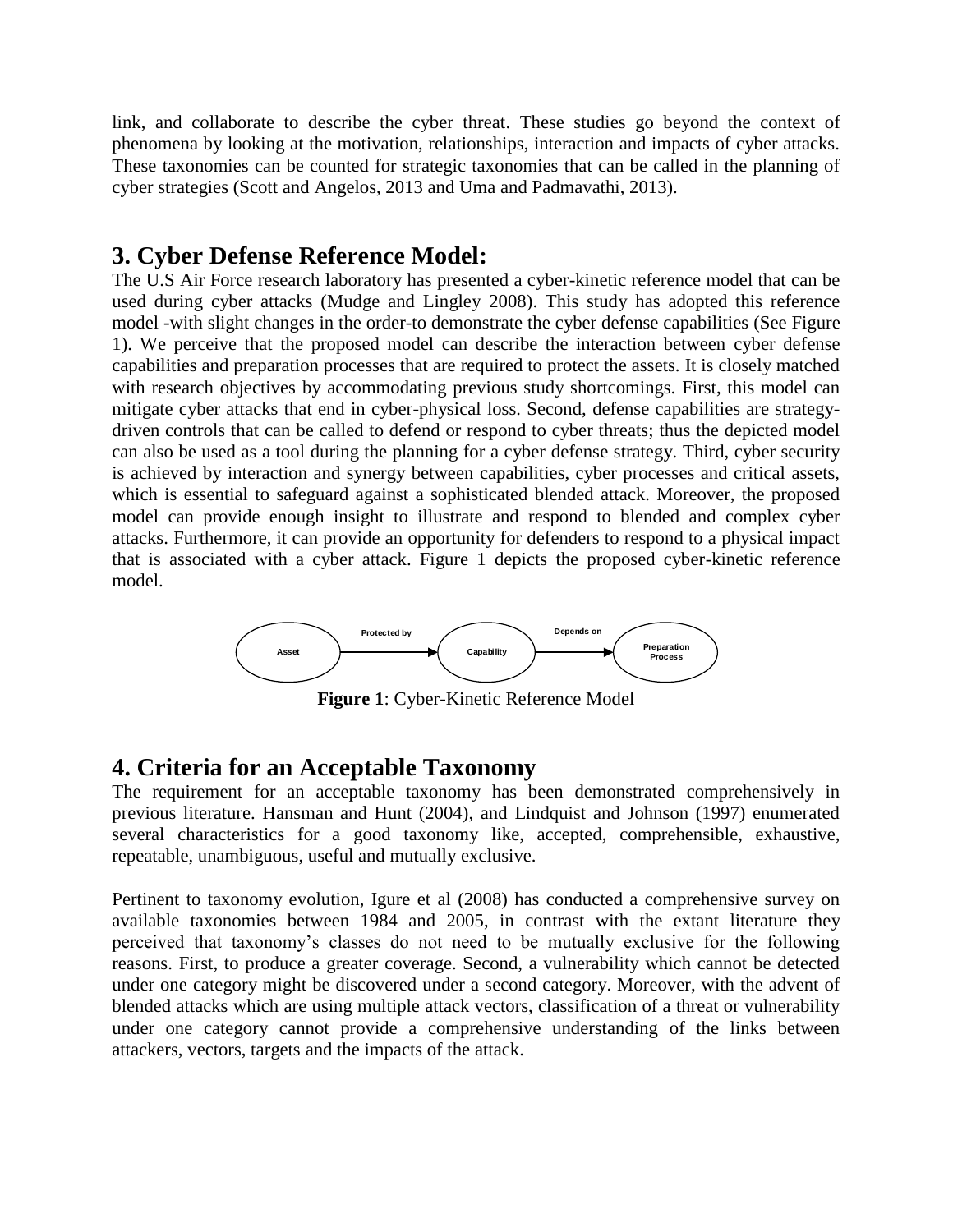# **5. Cyber Capability Defense Model and Taxonomy**

The primary objective of this study was to provide a taxonomy that could differentiate between the various types of defensive mechanisms that could be used to mitigate or respond to cyber attacks.

It also assists the users to link and transit between dimensions and sub-categories to apply appropriate defense mechanisms in order to cope with the ever-changing nature of cyber attacks. Applying an appropriate defense strategy requires the identification of all the key actors in the cyberspace. The actors are an intrinsic part of cyber incidents whether for being accountable as the attack perpetrator or assisting the attacked parties to repel or respond to cyber attacks. Therefore, unlike the previous studies, the proposed taxonomy has attempted to identify all involved players in cyberspace.

Figure 2 provides an overview of proposed taxonomy, which is divided into three distinct dimensions: asset, capability and preparation processes. Since this taxonomy is designed to be expandable, the additional dimensions or categories can be added to satisfy the future needs.



**Figure 2**: Cyber Capability Defense Model and Taxonomy Overview

### **5.1 Assets**

Asset can be defined as resources valuable to governments, organizations and individuals (ISO 2012) that are related to cyberspace. Assets possess tangible or intangible value that is needed to be protected against cyber threats.

### *5.1.1 Hardware*

A hardware asset is defined by any technological equipment that facilitates a service or value to the end users. Hardware are used to transfer, store, process, control or present the information or services to the users. Computers, network equipment, IT Infrastructure, SCADA systems and fibre cables are examples of hardware assets.

### *5.1.2 Software*

A software asset refers to IT application, software or database that is widely used by individuals, organizations or governments.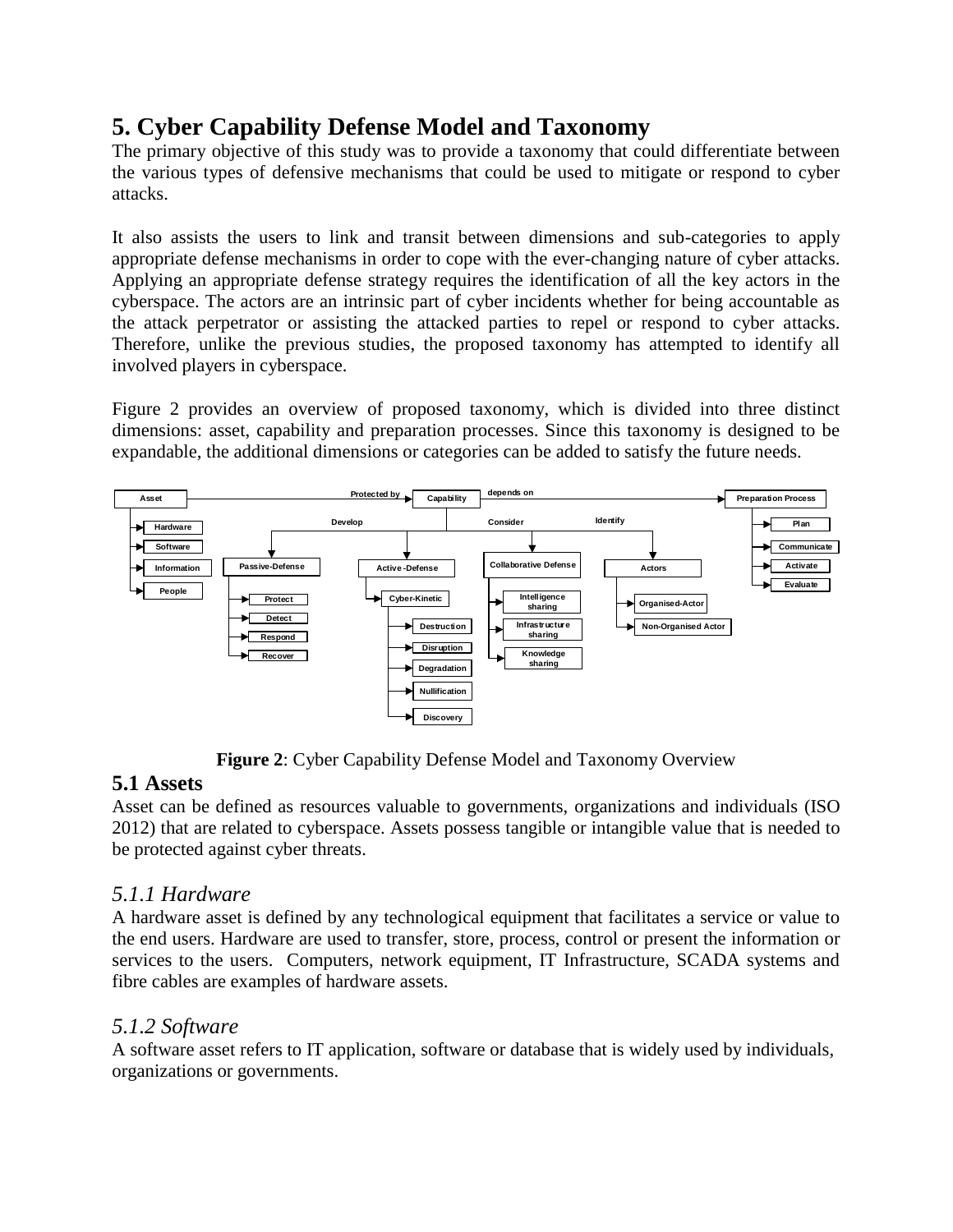#### *5.1.3 Information*

An information asset refers to information processed, stored and transported by internetworked information systems (ISACA 2014).

# *5.1.4 People*

People relate to human factors of cyberspace who are often targeted as the principals of cyber attacks. People are actively interacting with cyberspace through seeking or facilitating particular services (Von Solms and Van Niekerk 2013).

# **5.2 Capabilities**

Cyber capabilities are defined by the ability of a cyber defender to prepare, prevent, detect and respond to a cyber attack (Jordan and Hallingstad 2011).The capabilities are very complex, technical, strategic and operational abilities of a defender to confront a cyber threat. This notion requires the development of strategic tools for active and passive defense and collaboration with other key players.

# *5.2.1 Passive Defense (PD)*

PD (See Figure 3) refers to all the measures and controls that could be used passively to protect, detect, respond and recover to the cyber threat. PD will provide a vehicle to focus on making cyber assets more resistant or resilient to cyber attacks (Denning 2014).



**Figure 3**: Passive Defense Classification

#### **Protect**

Protect refers to prepare and implement the proper safeguards to ensure the delivery of service assets (NIST, 2014). Cyber security protection can be achieved by using whitelisting techniques, defense-in-depth mechanisms or patching processes. Antivirus software, firewalls, access controls, penetration testing, audits are examples of system protection.

#### **Detect**

Detect refers to developing and implementing processes and activities to discover the occurrence of cyber events (NIST, 2014).In this stage, it is assumed that an undesirable event has happened in our systems. Detection can be achieved through monitoring and surveillance mechanisms or technologies. Intrusion Detection Systems (IDSs), Security Incident Event Management (SIEM), data and voice surveillance are techniques and technologies that can be applied for this purpose.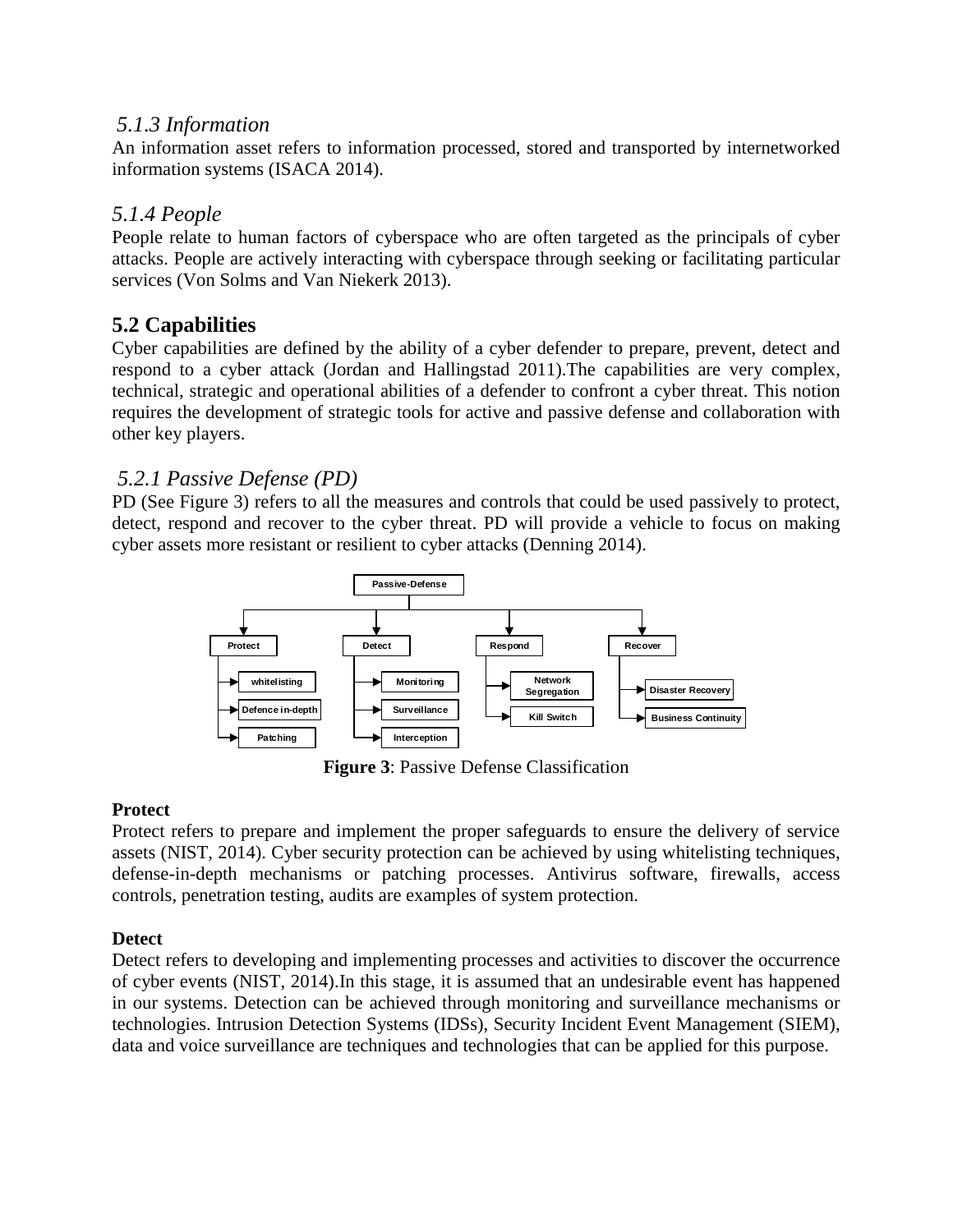#### **Respond**

Respond refers to developing and implementing the activities to respond to a detected cyber event (NIST, 2014).A successful response will contain the effect and impact of cyber attack. For instance, Network segregation and Internet kill switch are the technical solutions; often by autocratic governments; to respond or to mitigate the severe impact of cyber threats.

#### **Recover**

Recovery refers to developing and implementing activities or processes that restore the compromised or degraded services to its normal operation (NIST, 2014).Business continuity and Disaster recovery are the programs that can be used to minimize the disruptive effect of cyber incidents.

#### *5.2.2 Active Defense (AD)*

AD(See Figure 4) refers to a real-time capability to minimize the impact of the cyber attacks (Rosenweig, 2014). AD may use some types of offensive ability to discover, destruct, disrupt, degrade or nullify incoming cyber threats. Denning (2014) perceived that all of the safeguards in AD are analogous to air and missile defense aims to shoot down or deflect the attacker's missile or rocket.



**Figure 4**: Active Defense Classification

#### **Cyber-Kinetic (Cyber Adjunct to Kinetic) Operation:**

The intent of cyber-kinetic is to defend against kinetic effects of cyber attacks through an active defense operation. Cyber adjunct to kinetic operation can be classified as the following:

- Destruction- Destruction occurs when the IT hardware or equipment is modified from their original stage; hence the damaged devices are malfunctioned or not function properly. s. Stuxnet worm, Siberian pipeline sabotage or operation Orchard are examples of destruction operation by means of cyber kinetic capabilities (Clarke and Knake 2011).
- Disruption- Disruption refers to a kind of denial of service or unauthorised usage of resources in which the target's resources are fully exhausted, consumed or unavailable to the legitimate users.
- Degradation- Degradation of service occurs when the required services are falling outside predetermined service level, so the legitimate user will experience the lower quality of service (QOS).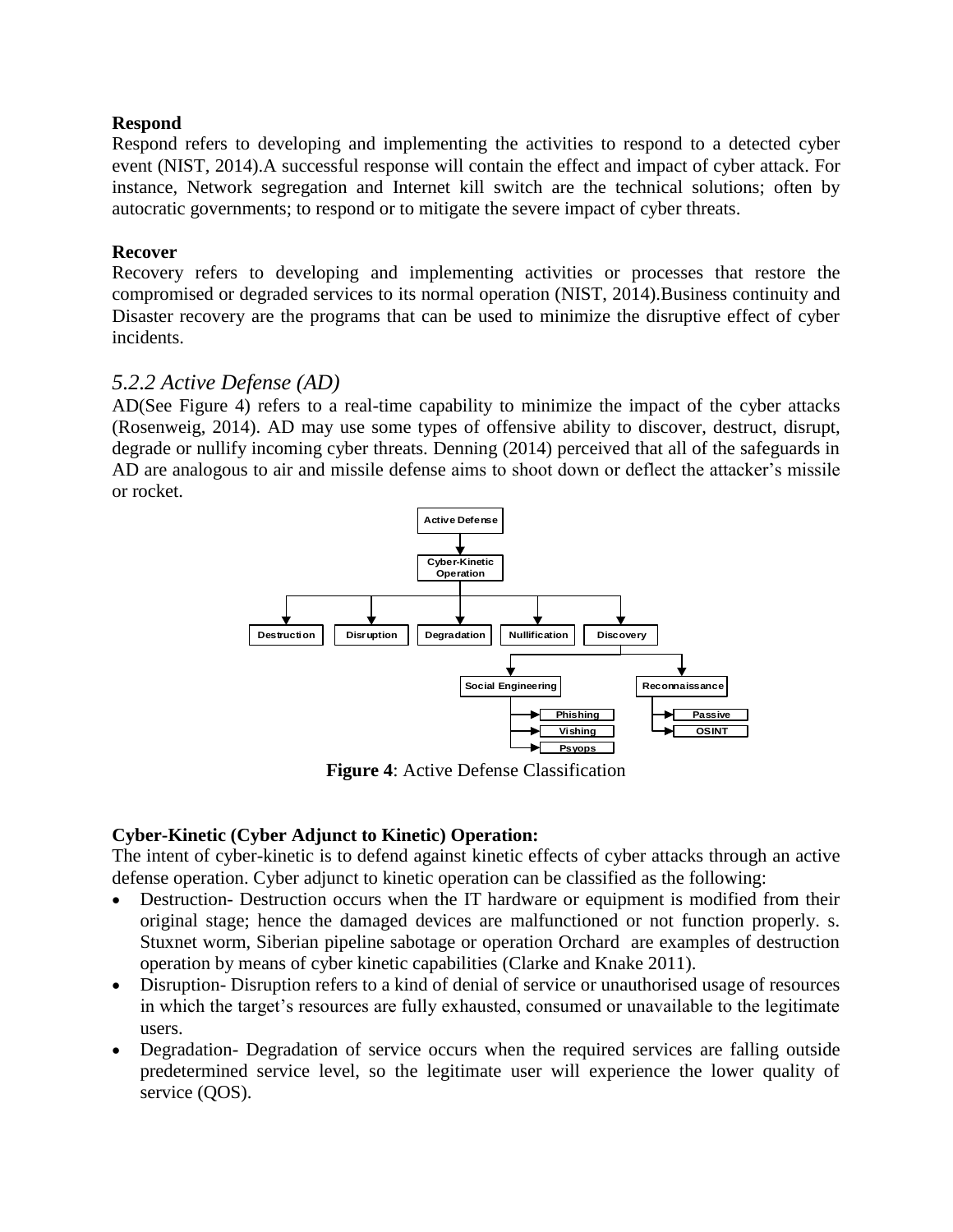- Nullification- Nullification refers to the ability of an entity to nullify a cyber attack by using electronic or cyber capability (Andress and Winterfeld 2011).
- Discovery- Discovery is the ability of an entity to discover valuable information about the target from various sources. Social engineering and Reconnaissance are the methods that can control human behaviour to acquire useful information about a prospective target. Phishing, Vishing, Psychological operation (Psyops) and Open source Intelligence (OSINT)) are the common types of discovery operation.

# *5.2.3 Collaborative Defense*

Collaborative defense, see Figure 4, is the ability of a defender to rely on the support of organizations, international bodies or other nations to stop a cyber attack. Collaborative defense can be achieved by operational cooperation of different actors against a common cyber event. (Klimburg 2012)



**Figure 5**: Collaborative Defense Classification

#### **Intelligence Sharing**

Intelligence refers to the collected information that are analysed and contextualized; so it can be used by policy makers for efficient decision-making on matters of interest. Intelligence sharing can be an asymmetric operation that one party may share more information than their counterparts. It also helps involved parties to achieve superiority in cyberspace (Rovner, Mahoney et al. 2013). Echelon operation, Magic Lantern and Five Eye (FVEY) operations are sitting in this setting (Andress and Winterfeld 2011, Janczewski 2014).

#### **Infrastructure Sharing**

Infrastructure sharing is a strategy that used to share infrastructure to drive innovation, reducing the cost and increasing the security safeguards (Hathaway 2014).

#### **Knowledge Sharing**

Knowledge sharing programs can help cyber allies to achieve higher skills and experiences. Cyber coalitions can exchange their knowledge and experiences in training and awareness programs, research and development projects, and cyber exercises. The US Cyber Storm III exercise and NATO Cyber Sea maneuver are falling into this section (Klimburg 2012).

#### *5.2.3 Actors*

Actors are the entities that are interacting and participating in cyber activities (See Figure 6).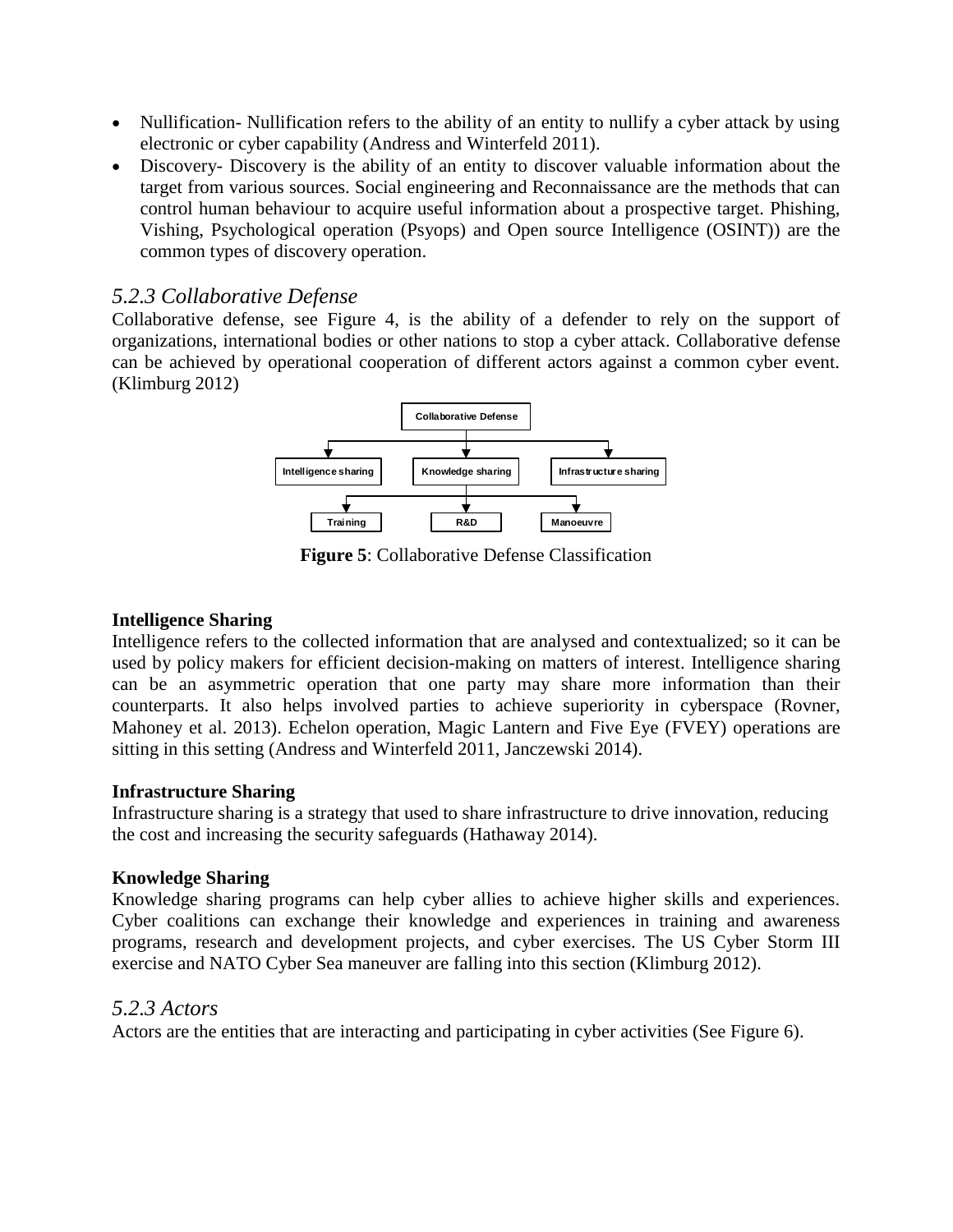

**Figure 6**: Actor Classification

#### **Organized Actor**

Any actors with a basic command structure, resources, funds, vision and objectives are counted as organized actors (Bruderlein 2000).

• Intergovernmental Organization (IGO) - Many IGOs (see Table 1) are focusing on international cyber security issues. IGOs vary significantly in size, scope, expertise and legitimacy (Kahn, McConnell et al. 2011).

| <b>IGOs</b>                                                       | Liability                                             | <b>Cyber Activity</b>                                                           | <b>Members</b>                        |
|-------------------------------------------------------------------|-------------------------------------------------------|---------------------------------------------------------------------------------|---------------------------------------|
| United Nations (UN)                                               | International treaty<br>based with legal<br>authority | Policy maker, Disputes, and<br>Reports                                          | 193 countries                         |
| International<br>Telecommunication Union(ITU)                     | Treaty based<br>organization                          | Coordination , Guidelines,<br>technical standards and<br>education              | 193 countries<br>and 700<br>companies |
| European Union (EU)                                               | Governing body                                        | Legislation, policy maker                                                       | 28 countries                          |
| North Atlantic Treaty Organization<br>(NATO)                      | Treaty based<br>organization                          | Guidelines, education,<br>cyber/military Prevention and<br>Response cooperation | 33 countries                          |
| Organization for Economic Co-<br>operation and Development (OECD) | International Forum                                   | Publications and reports                                                        | 34 countries                          |
| Asia-Pacific Economic<br>Cooperation(APEC)                        | International Forum                                   | Publications and reports                                                        | 21 countries                          |
| Organization for Security Co-<br>operation in Europe (OSCE)       | <b>Regional Security</b><br>Organization              | Training, workshops and reports                                                 | 57 countries<br>11 partners           |

| <b>Table 1: IGOs and Related Cyber Activities</b> |  |
|---------------------------------------------------|--|
|---------------------------------------------------|--|

- International Internet Technical Organization (IITO)-IITO are managing and developing standards, protocols and technical documents (Kahn, McConnell et al. 2011).
- Institution- Institutions is a structure or mechanism with a particular behaviour. In the cyber domain, institutions are created in response to imminent cyber threats. These institutions are funded national authority with international scope; however they are not in a form of IGOs (Choucri et al. 2014).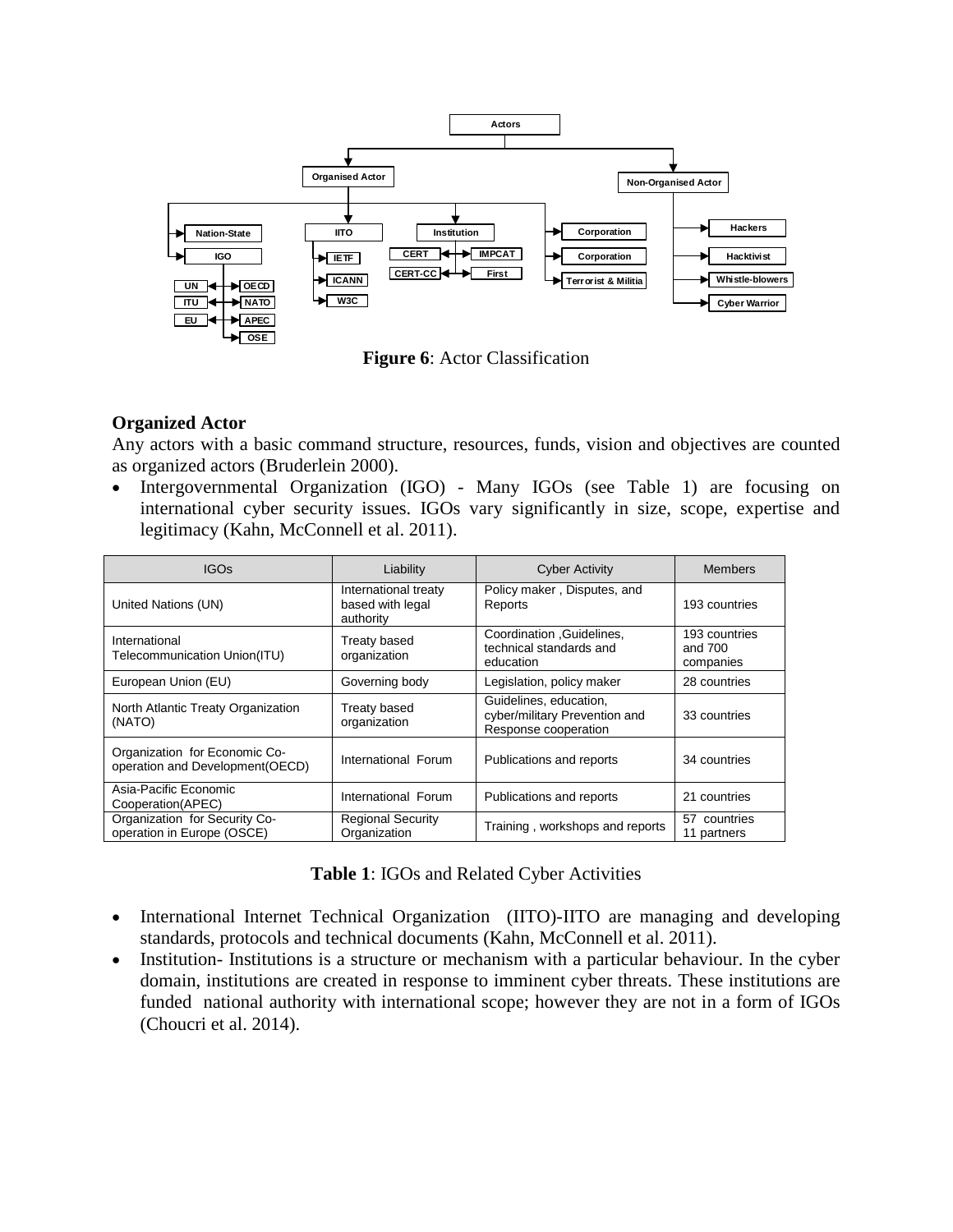| <b>IITO</b>                                                    | Structure              | <b>Cyber Activity</b>                                     |
|----------------------------------------------------------------|------------------------|-----------------------------------------------------------|
| Internet Corporation for Assigned<br>Names and Numbers (ICANN) | Non-Profit corporation | Manage IP addresses and DNS                               |
| Internet Engineering Task Force<br>(IETF)                      | Non-Profit corporation | Design and develop technology,<br>protocols and guideline |
| The World Wide Web Consortium<br>(W3C)                         | Committee              | Web Standards                                             |

| <b>Table 2: IITOs and Related Activates</b> |  |
|---------------------------------------------|--|
|---------------------------------------------|--|

| Institutions                                                                  | Scope             | <b>Cyber Activity</b>          |
|-------------------------------------------------------------------------------|-------------------|--------------------------------|
| <b>Computer Emergency Response</b><br>Team Coordination Centre (CERT -<br>CC) | International     | Coordination of global CERT    |
| Asia Pacific (AP)-CERT                                                        | Regional - Asia   | Asian Regional coordination    |
| <b>TF-CSIRT</b>                                                               | Regional - Europe | European regional coordination |
| Forum of Incident Response and<br>Security Teams(FIRST)                       | International     | Forum and Information sharing  |
| International Multilateral Partnership<br>Against Cyber Threat(IMPACT)        | International     | Global threat response centre  |

**Table 3**: Institutions and Related Activates

- Criminals- Cyber criminals are the enterprises that seek to achieve financial gain through illegal activities. As cyber criminals become more decentralised, they become more organized and gain more technical knowledge and resources.
- Terrorists and Militia groups Cyber terrorists can impose a permanent cyber threat to the government and populace by attacking networks, information systems and infrastructure that are using internetworked information systems (Kallberg and Thuraisingham 2013).

#### **Non-Organized**

Any actors without the basic requirements of organized actors can be defined as non-organized actors.

- Hackers- Hackers are often individuals who exploit vulnerabilities in a computer or system networks. Hacker's motivations are varied broadly from reputation to financial gains. Hackers' morals or ethics are the metrics that are classified as Black Hat, White Hat, and Grey Hat, etc.
- Hacktivists -Hacktivists are often politically motivated individual hackers that attack specific targets to achieve ideological goals.
- Whistleblowers- Whistleblowers are mainly individuals that are exposing and leaking misconducts or illegal activities occurring in governments, organizations, etc. The recent revelation of Snowden is an example of this activity.
- Cyber Warrior-Cyber fighters are nationally motivated citizens that are acting against other political parties that are opposing them.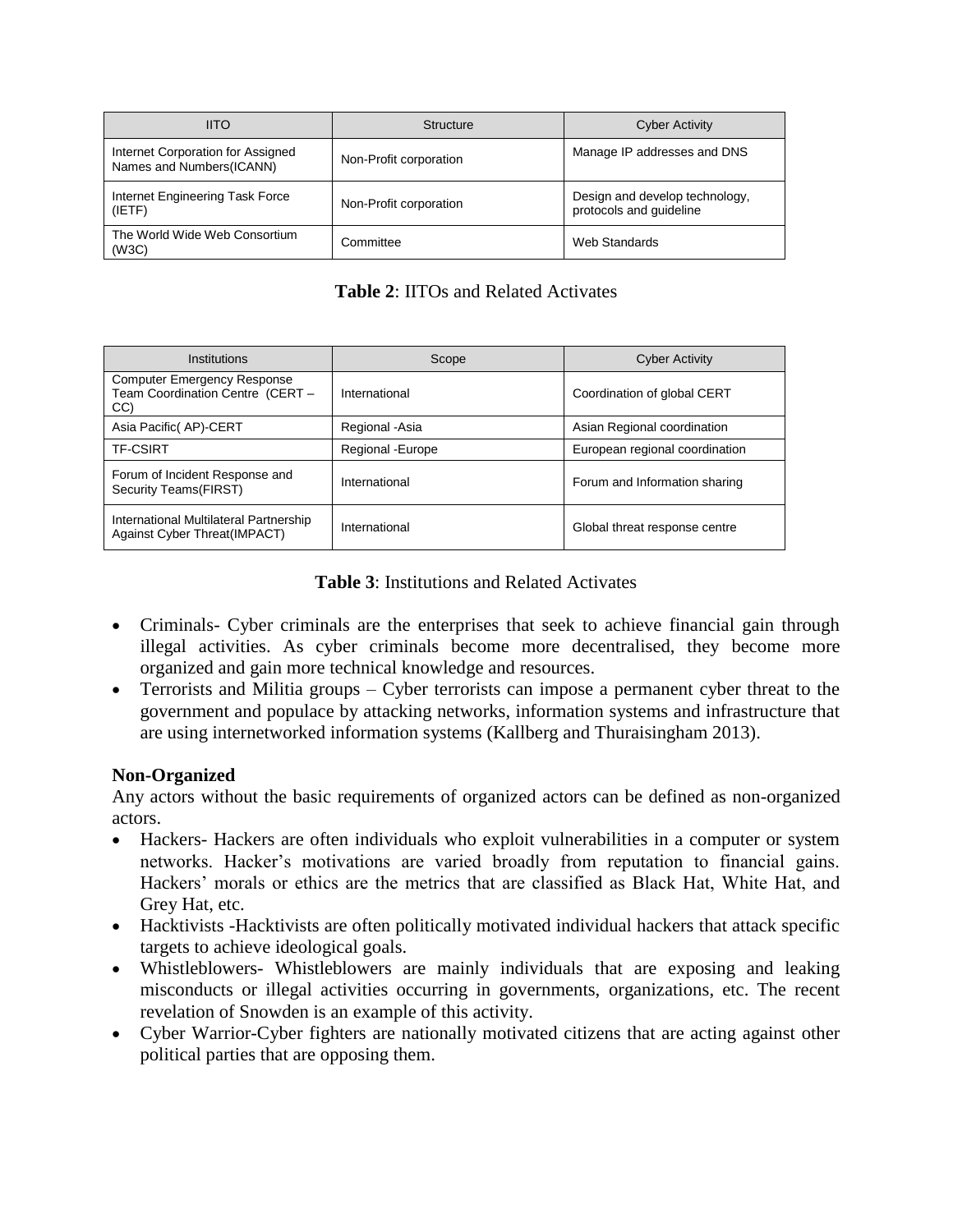# **5.3 Preparation Process**

The Art of War has given us the challenges to not rely on the likelihood of the enemy's not coming, instead on our readiness to receive them (Sun-tzu, Sawyer et al. 1994).The preparation process will help an entity to prepare and develop a cyber response plan prior to a cyber attack. Providing sufficient preparation will facilitate smooth execution of a cyber capability during a cyber attack. The image of cyberspace, threat and vulnerability is changing prominently over a period; hence developing a single defense strategy is not compelling, considering the complex nature and severe impacts of cyber attacks. While the need for multiple defense strategies is evident, the preparation phase will also facilitate a smooth transition to various cyber capabilities during a cyber attack.

# *5.3.1 Planning*

The planning phase require to prepare an approach for a cyber defense plan prior to a cyber attack. The planning phase require to consider the worst case and best case attack scenarios to help the defenders to apply the most appropriate defense capabilities.

### *5.3.2 Communication*

Communication Preparation require to establish a comprehensive plan to interact with all the required stakeholders during and prior to the cyber threat.

### *5.3.3 Activation*

Developing a process to activate a cyber defense capability in a timely manner.

### *5.3.4 Evaluate*

All the preparation procedures need to be continuously tested, evaluated and updated to ensure that they are enforced during cyber attack incidents. The evaluation can be performed through audits, maneuvers, exercise and previous experiences.

# **6. Conclusion and Future Work**

The overall objective of development this taxonomy was providing all interested parties researchers, business and government organizations- with a tool for an overall evaluation of their security status and quick finding of weak points of their cyber defense mechanisms. As we indicated in the introduction to this paper, our approach to the problem was taken from so-called McCumber Cube (2004). In this Cube, all security issues are grouped into small spaces and evaluated separately. We believe that the same approach should be used in researching security systems. Foundation stone of such method is based on the development of a useful taxonomy of cyber defenses capabilities. And it was the main objective of this research. The taxonomy has been introduced through a process of modification of a base cyber defense model, which can be used as a foundation for national cyber defense development.

We assume that this taxonomy and cyber defense process model will be useful to cyber defenders to grasp a better understanding of cyber defense capabilities that can be used to mitigate and respond to the cyber attacks. Governments and organizations can use the different categories of this taxonomy to build a robust and an effective cyber defense strategy to safeguard against the cyber threats. The proposed study also provides a valuable insight to cyber security controls and mechanisms that can be used to mitigate current cyber attacks.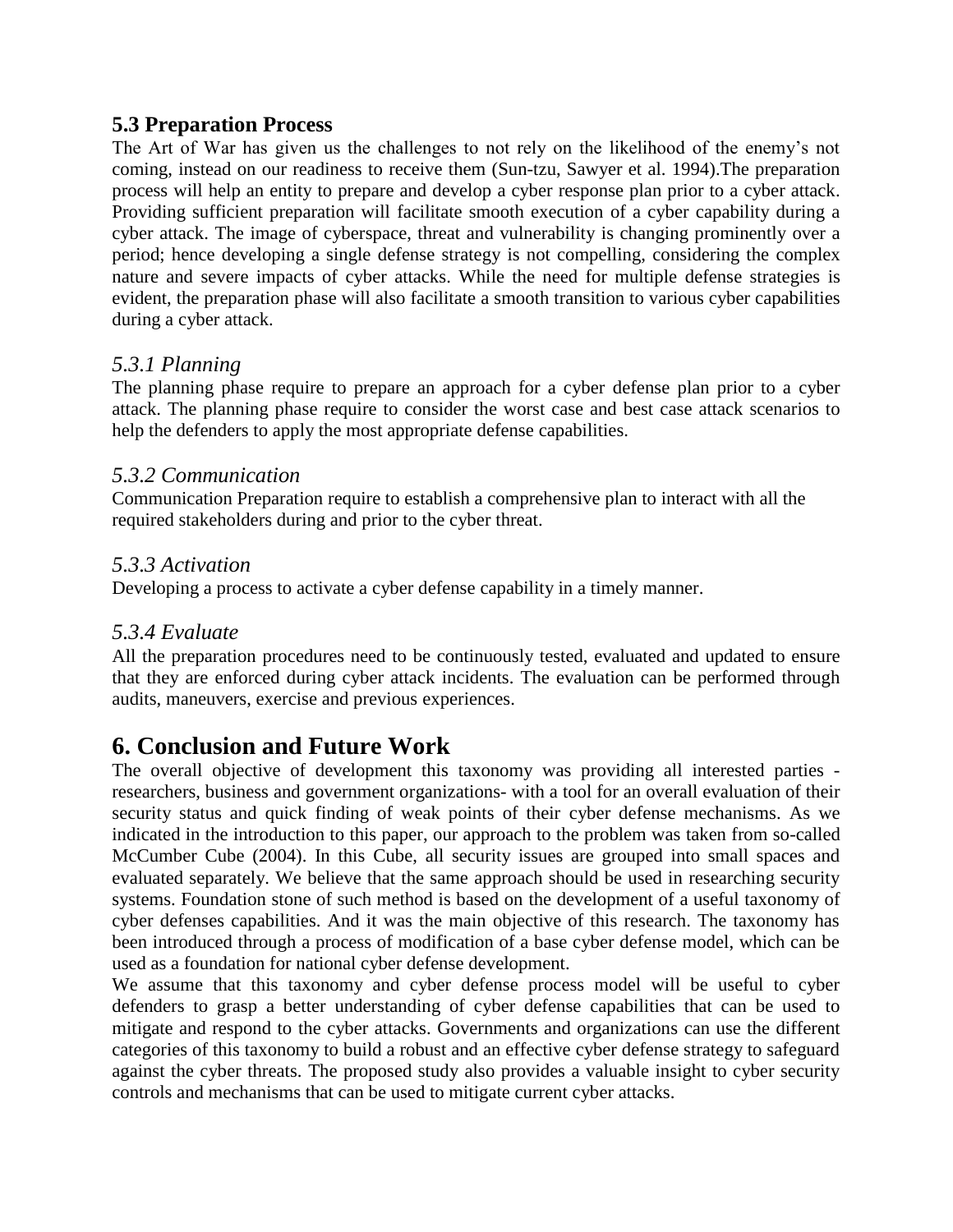We do not claim that this study has addressed all possible security controls; however, we perceive that the taxonomy can be used by the cyber security practitioners to facilitate cyber security implementation.

From the organization perspective, this study has classified various international agencies, organizations and authorities that can offer technical and logistical support to the nation states and cyber defenders. The proposed taxonomy is extensible; hence other scholars can add other dimensions or classifications to the current study. The Attacker's motivations are not addressed in this study so future research can focus on the motivational aspect of cyber attacks.

Finally, taxonomies need to get updated with the rapid speed of changes in technology, attack mechanism, regulation or attacker motivation. We will constantly try to track these changes and apply them to our taxonomy to make it current.

# *References*

- Andress, J. and S. Winterfeld (2011) *Cyber warfare: techniques, tactics and tools for security practitioners*, Elsevier.
- Bruderlein, C. (2000) "The role of non-state actors in building human security." The case of armed groups in intrastate wars. Human security network Geneva.
- Choucri, N., Madnick, S., & Ferwerda, J. (2014). Institutions for cyber security: International responses and global imperatives. *Information Technology for Development*, *20*(2), 96- 121
- Clarke, R. A. and R. K. Knake (2011*) Cyber war*, HarperCollins.
- Cohen, F. (1997) "Information system attacks: A preliminary classification scheme." *Journal of Computers & Security*, (16)1, pp. 29-46.
- Denning, D. E. (2014) "Framework and principles for active cyber defense." *Journal of Computers & Security*, (40), pp. 108-113.
- Hachem, N., Ben Mustapha, Y., Granadillo, G. G., & Debar, H. (2011, May). Botnets: lifecycle and taxonomy. In *Network and Information Systems Security (SAR-SSI), 2011 Conference on,* IEEE*,* pp. 1-8
- Hansman, S. and R. Hunt (2005) "A taxonomy of network and computer attacks." *Journal of Computers & Security*, (24)1, pp. 31-43.
- Harrison, K. and G. White (2011) "A taxonomy of cyber events affecting communities." System Sciences (HICSS), 2011 44th Hawaii International Conference on, IEEE.
- Howard, J. D. and T. A. Longstaff (1998) "A common language for computer security incidents." Sandia National Laboratories.
- Igure, V. and R. Williams (2008) "Taxonomies of attacks and vulnerabilities in computer systems." *Communications Surveys & Tutorials*, IEEE (10)1, pp. 6-19.
- ISACA (2014*) Cybersecurity Fundamentals* USA.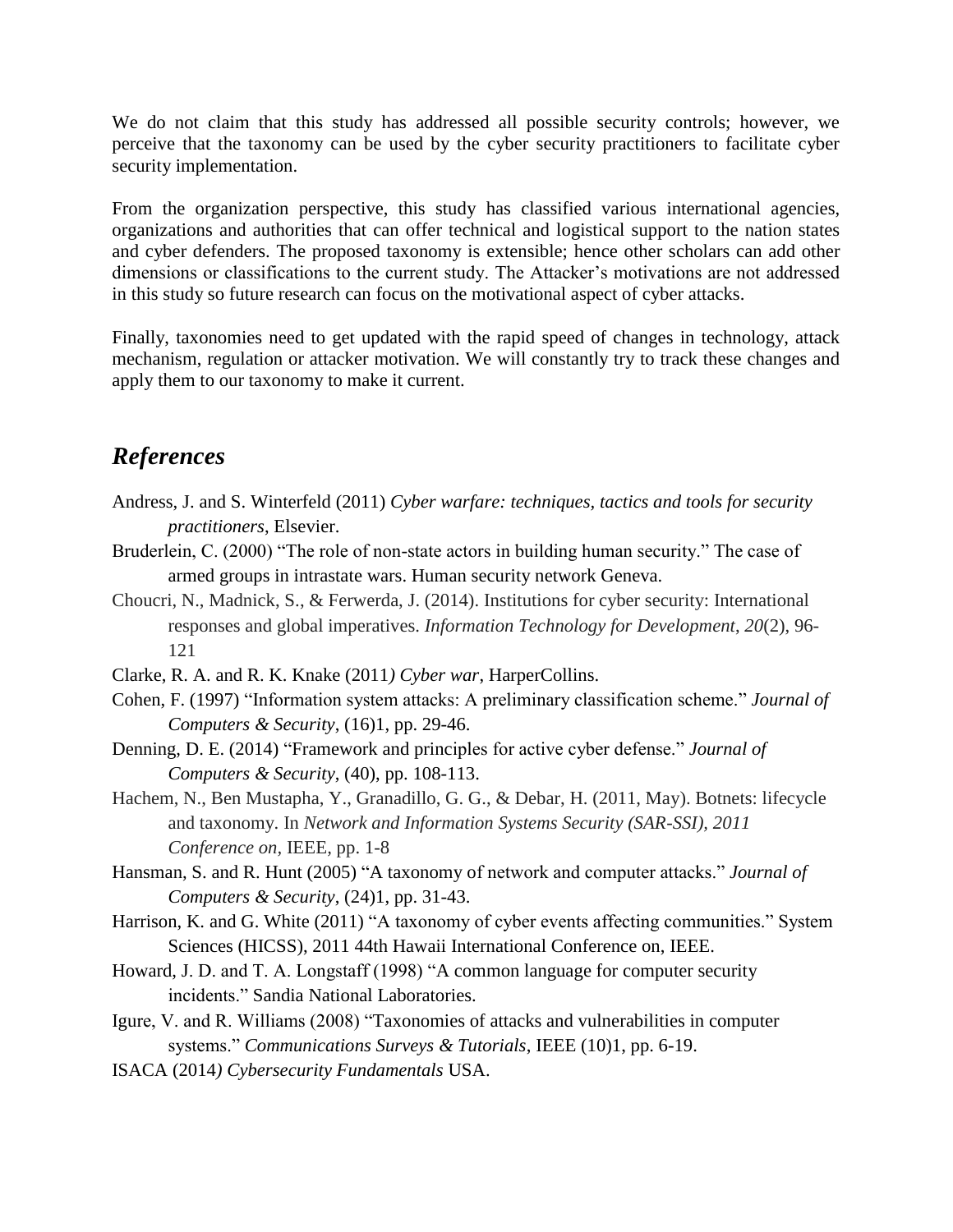- ISO, B. (2012) "BS ISO/IEC 27032:2012 Information Technology Guideline for Cybersecurity." British Standards Institute, London.
- Janczewski, L. J. (2014) "3rd World War: Cyber War." Proceeding of the "Informatics for the Future" conference, Warsaw, Poland.
- Jordan, F. and G. Hallingstad (2011) "Towards Multi-National Capability Development in Cyber Defense." *Information & Security: An International Journal,* (27)1, pp. 81-89.
- Kahn, R. E., McConnell, M., Nye Jr, J. S., Schwartz, P., Daly, N. J., Fick, N., & Sharp, T. (2011). *America's cyber future*. Technical report, Center for a New American Security.
- Kallberg, J. and B. Thuraisingham (2013) "From Cyber Terrorism to State Actors' Covert Cyber Operations."
- Kende, M. (2014). *Internet Society Global Internet Report 2014*. USA.
- Khattak, S., Ramay, N. R., Khan, K. R., Syed, A. A., & Khayam, S. A. (2014). A taxonomy of botnet behavior, detection, and defense. *Communications Surveys & Tutorials,* IEEE, 16(2), pp. 898-924
- Killourhy, K. S., et al. (2004) "A defense-centric taxonomy based on attack manifestations." Dependable Systems and Networks, 2004 International Conference on, IEEE.
- Kjaerland, M. (2006) "A taxonomy and comparison of computer security incidents from the commercial and government sectors." *Journal of Computers & Security,* 25(7), pp. 522- 538.
- Klimburg, A. (2012) *National cyber security framework manual*, NATO Cooperative Cyber Defense Center of Excellence.
- Lindqvist, U. and E. Jonsson (1997) "How to systematically classify computer security intrusions." *Security and Privacy*, 1997. Proceedings, 1997 IEEE Symposium on, IEEE.
- Loukas, G., et al. (2013) "A taxonomy of cyber attack and defense mechanisms for emergency management networks." Pervasive Computing and Communications Workshops (PERCOM Workshops), 2013 IEEE International Conference on, IEEE.
- McCumber, J. (2004) *Assessing and managing security risk in IT systems*: A structured methodology, CRC Press.
- Mirkovic, J. and P. Reiher (2004) "A taxonomy of DDoS attack and DDoS defense mechanisms." *ACM SIGCOMM Computer Communication Review,* 34(2), pp. 39-53.
- Mudge, R. S. and S. Lingley (2008) "Cyber and air joint effects demonstration (caajed)." DTIC Document.
- Neumann, P. G. and D. B. Parker (1989) "A summary of computer misuse techniques." Proceedings of the 12th National Computer Security Conference, Baltimore, MD, USA.
- Rosenzweig, P. (2014) "International Law and Private Actor Active Cyber Defensive Measures." Stan. *J Int'l L*, 50, pp. 103-185.
- Rovner, J., et al. (2013). *NATO Intelligence Sharing in the 21st Century*. Columbia School of International and Public Affairs.
- Scott, D., Applegate and S. Angelos (2013) "Towards a Cyber Conflict Taxonomy." 5th International Conference on Cyber Conflict, Citeseer.